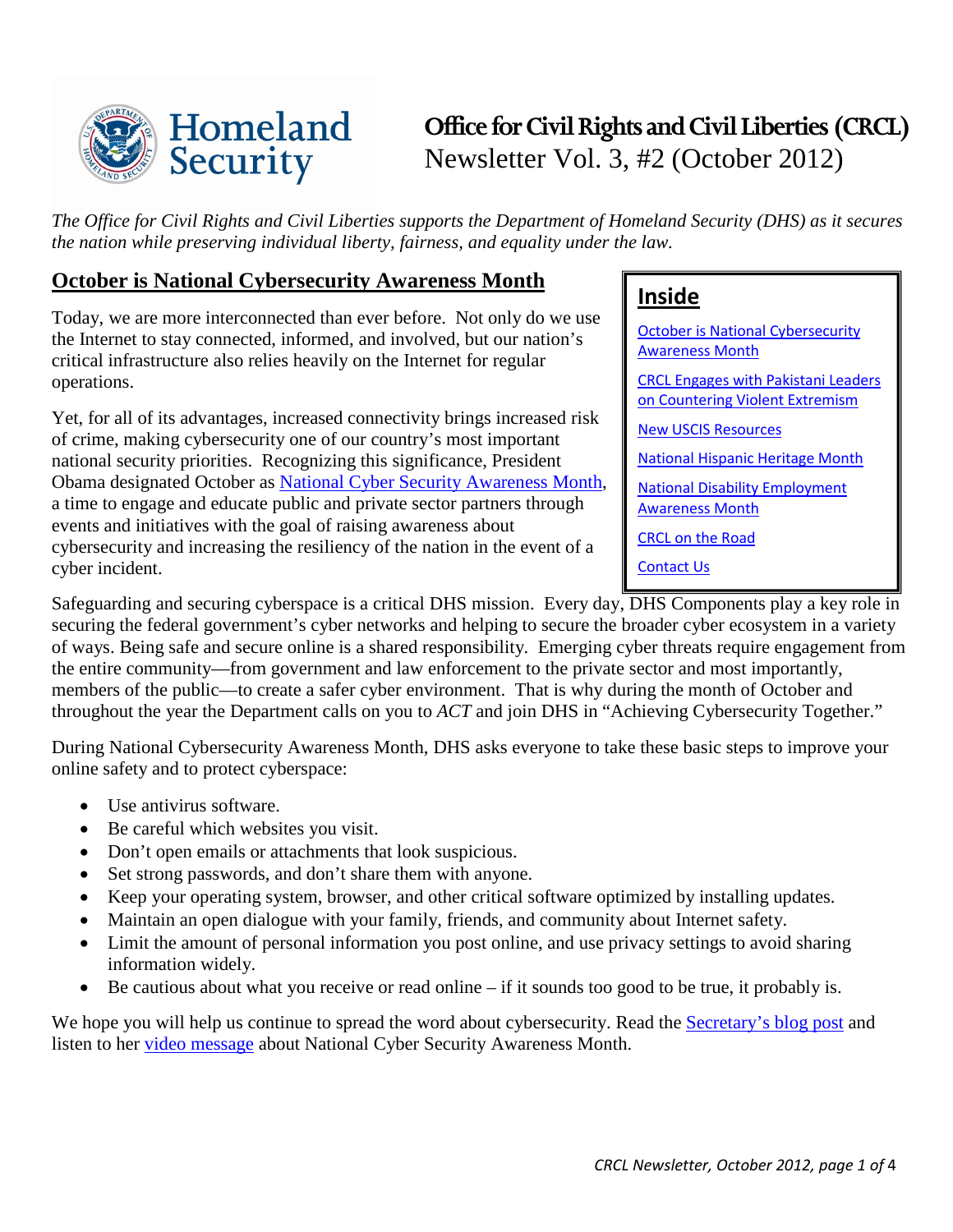# <span id="page-1-0"></span>**CRCL Engages with Pakistani Leaders on Countering Violent Extremism**

CRCL continues to support the Department's mission by implementing efforts to counter violent extremism both domestically and abroad. In support of these efforts, a CRCL policy advisor recently spent two weeks in Pakistan, where he met with civil society leaders, academics, politicians, artists, activists and businesspeople to discuss the strategies that DHS and the U.S. Government are using to combat intolerance and preserve civil rights and liberties. The goal of the trip was to encourage and educate Pakistanis about community participation, social activism, working with government, and ensuring that the protection of civil rights and liberties is an important part of a national discourse.

Through 48 meetings, discussions, and lectures in Islamabad, Lahore and Karachi, CRCL discussed DHS programs and procedures as well as U.S.



passenger and immigration screening. As a Pakistan-born American with native-level fluency in the Urdu language, our policy advisor was able to connect well with his audiences. The visit received extensive media coverage, both on television and radio.

The trip was sponsored by the Department of State's Community Engagement Office at Embassy Islamabad. Until recently, the Community Engagement Office in Islamabad was led by a policy advisor on detail from CRCL, who has since returned to the U.S. and his duties at CRCL.

### **CRCL Releases FY 2012 Third Quarter Report to Congress**

CRCL recently submitted its [FY 2012 Third Quarter Report to Congress](http://www.dhs.gov/sites/default/files/publications/crcl-quarterly-report-fy-2012-q3_0.pdf) as required by section 803 of the Implementing Recommendations of the 9/11 Commission Act of 2007, 42 U.S.C. § 2000ee-1(f). The Report provides statistical data analysis of civil rights and civil liberties investigations during the third quarter of FY 2012, and also includes information regarding impact assessments.

### <span id="page-1-1"></span>**New USCIS Resources**

### *USCIS Launches Spanish-language I-9 Central*

U.S. Citizenship and Immigration Services (USCIS) launched a [Spanish-language version of I-9 Central,](http://www.uscis.gov/portal/site/uscis-es/menuitem.e693c9cf3c2f7d18d52fae1074a191a0/?vgnextoid=46b65b0325a29310VgnVCM100000082ca60aRCRD&vgnextchannel=46b65b0325a29310VgnVCM100000082ca60aRCRD) an online resource center designed to provide information and assistance related to the most frequently accessed form on USCIS.gov—Form I-9, Employee Eligibility Verification. This free, easy-to-use website provides employers and employees simple one-click access to resources, tips and guidance to properly complete Form I-9 and better understand the Form I-9 process.

### *The Employee Rights Toolkit*

To increase awareness about employee rights during the employment eligibility process, USCIS has released a helpful new online [Employee Rights Toolkit](http://www.uscis.gov/portal/site/uscis/menuitem.eb1d4c2a3e5b9ac89243c6a7543f6d1a/?vgnextoid=ef35f8049c00a310VgnVCM100000082ca60aRCRD&vgnextchannel=ef35f8049c00a310VgnVCM100000082ca60aRCRD) for workers, worker advocates, and other stakeholders. This toolkit contains a variety of attractive educational materials such as E-Verify employee rights videos, informative fliers, brochures, and posters that will help you help others. It also contains information about USCIS Multilingual Engagement opportunities and guidance on avoiding immigration scams, and creative videos, audios, and hand-outs about [Self Check.](http://www.uscis.gov/portal/site/uscis/menuitem.eb1d4c2a3e5b9ac89243c6a7543f6d1a/?vgnextoid=2ec07cd67450d210VgnVCM100000082ca60aRCRD&vgnextchannel=2ec07cd67450d210VgnVCM100000082ca60aRCRD) Most of the materials are available in English and Spanish. [Click here](http://www.uscis.gov/portal/site/uscis/menuitem.eb1d4c2a3e5b9ac89243c6a7543f6d1a/?vgnextoid=ef35f8049c00a310VgnVCM100000082ca60aRCRD&vgnextchannel=ef35f8049c00a310VgnVCM100000082ca60aRCRD) to view and download the entire toolkit online.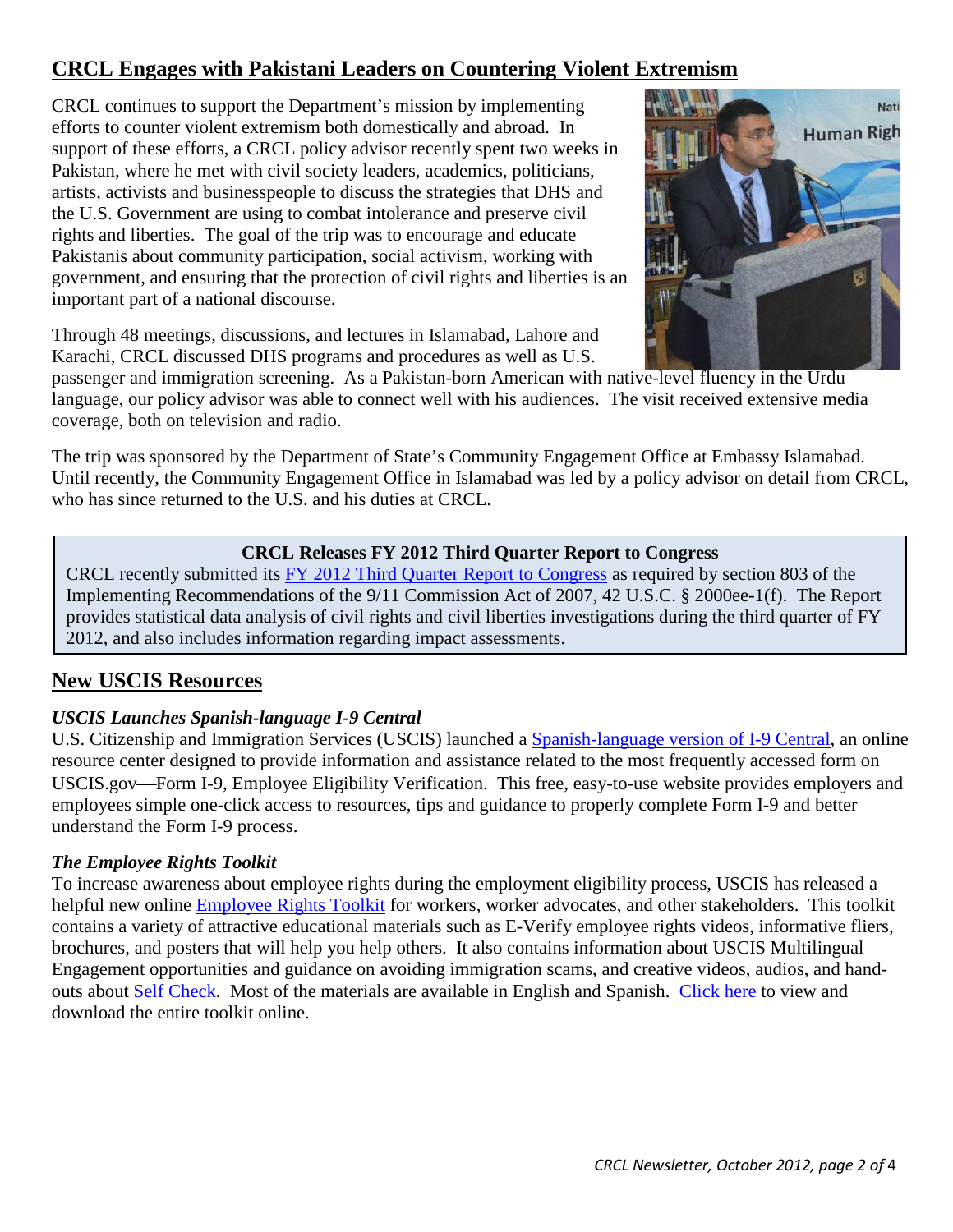## <span id="page-2-0"></span>**National Hispanic Heritage Month**

Each year, Americans observe [National Hispanic Heritage Month](http://hispanicheritagemonth.gov/) from September 15 to October 15, by celebrating the histories, cultures and contributions of American citizens whose ancestors came from Spain, Mexico, the Caribbean and Central and South America.

The observation started in 1968 as Hispanic Heritage Week under President Lyndon Johnson and was expanded by President Ronald Reagan in 1988 to cover a 30-day period starting on September 15 and ending on October 15.

The day of September 15 is significant because it is the anniversary of independence for the Latin American countries of Costa Rica, El Salvador, Guatemala, Honduras and Nicaragua. In addition, Mexico and Chile celebrate their independence days on September 16 and September18, respectively. Also, Columbus Day or Día de la Raza, which is October 12, falls within this 30-day period.

### <span id="page-2-1"></span>**National Disability Employment Awareness Month 2012**

President Obama proclaimed October 2012 as National Disability Employment Awareness Month (NDEAM), a time to celebrate the many and varied contributions of America's workers with disabilities and a time to promote the right to equal employment opportunity for all people.

"Employers who ensure that inclusive workplace policies and practices are woven into the fabric and culture of the organization create an environment that encourages all workers—including those of us with disabilities—to work to their full capacity and contribute fully to the organization's success," said Kathy Martinez, Assistant Secretary for Disability Employment Policy at the U.S. Department of



Labor, Office of Disability Employment Policy (ODEP). ODEP leads National Disability Employment Awareness Month.

This year's NDEAM theme is "A Strong Workforce is an Inclusive Workforce: What Can YOU Do?" Employers and employees in all industries can learn more about how to participate in NDEAM and ways they can promote its messages—during October and throughout the year—by visiting the ODEP website at [www.dol.gov/odep.](http://www.dol.gov/odep/)

### <span id="page-2-2"></span>**CRCL on the Road, October**

### *October 1-2 – London, UK*

CRCL participated in a CVE engagement workshop concerning Somali diaspora communities around the world.

### *October 14 – Redmond, Washington*

Workshop, hosted by Muslim Americans of Puget Sound.

### *October 24 – Minneapolis, Minnesota*

CRCL convened its quarterly community engagement roundtable with diverse ethnic and community-based organizations.

### *October 2-7 – Madrid and Barcelona, Spain*

CRCL participated in a State Department speaker tour highlighting the USG's efforts to protect civil rights and civil liberties and engage with Latino communities.

### *October 18 – Denver, Colorado*

CRCL participated in a Community Engagement CVE CRCL convened its quarterly community engagement roundtable with diverse ethnic and community-based organizations.



Hispanic Heritage Month